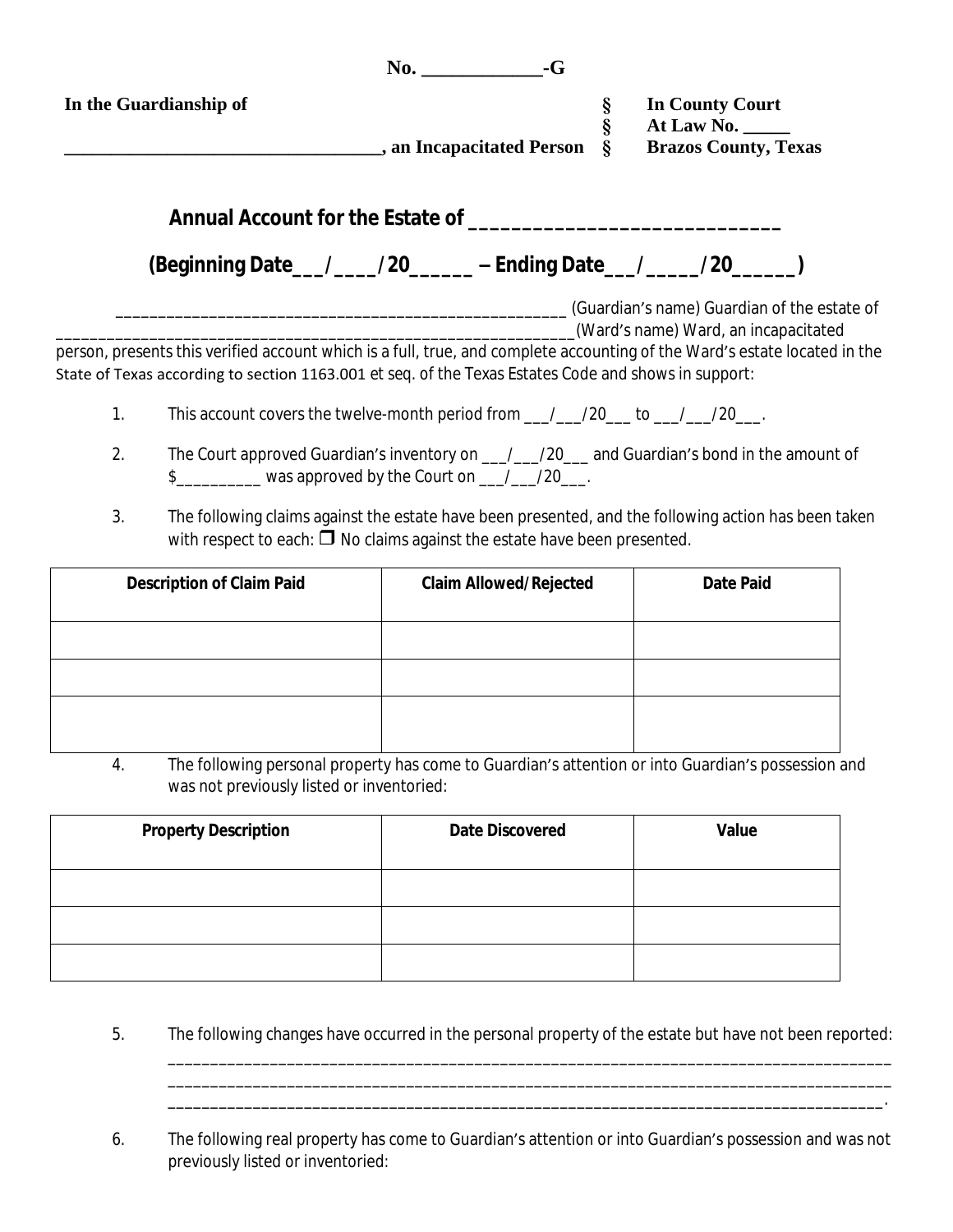| <b>Property Description</b> | <b>Date Discovered</b> | Value |
|-----------------------------|------------------------|-------|
|                             |                        |       |
|                             |                        |       |
|                             |                        |       |

7. The following changes have occurred in the real property of the estate but have not been reported:

\_\_\_\_\_\_\_\_\_\_\_\_\_\_\_\_\_\_\_\_\_\_\_\_\_\_\_\_\_\_\_\_\_\_\_\_\_\_\_\_\_\_\_\_\_\_\_\_\_\_\_\_\_\_\_\_\_\_\_\_\_\_\_\_\_\_\_\_\_\_\_\_\_\_\_\_\_\_\_\_\_\_\_\_\_ \_\_\_\_\_\_\_\_\_\_\_\_\_\_\_\_\_\_\_\_\_\_\_\_\_\_\_\_\_\_\_\_\_\_\_\_\_\_\_\_\_\_\_\_\_\_\_\_\_\_\_\_\_\_\_\_\_\_\_\_\_\_\_\_\_\_\_\_\_\_\_\_\_\_\_\_\_\_\_\_\_\_\_\_\_ \_\_\_\_\_\_\_\_\_\_\_\_\_\_\_\_\_\_\_\_\_\_\_\_\_\_\_\_\_\_\_\_\_\_\_\_\_\_\_\_\_\_\_\_\_\_\_\_\_\_\_\_\_\_\_\_\_\_\_\_\_\_\_\_\_\_\_\_\_\_\_\_\_\_\_\_\_\_\_\_\_\_\_\_.

- 8. Attached to this account are verifications from all depositories in which money or other personal property belonging to this estate is being held in safekeeping.
- 9. Separately submitted to the Court are ledgers, bank statements, receipts, cancelled checks, and other supporting documentation including proper vouchers for each item of credit claimed or referenced in this account.

# **Estate Assets on Hand at Beginning of Accounting Period**

(Each Schedule must indicate beginning value, activity during Accounting period, and value at the end of the Accounting period. Backup documentation for each Schedule must be delivered to the Court at the time of filing of the accounting.

| <b>Total Assets:</b>                                                                       |  |
|--------------------------------------------------------------------------------------------|--|
| Personal Property (See Schedule E)                                                         |  |
| Jointly Owned Property (See Schedule D)                                                    |  |
| Stocks, Bonds, and Securities (See Schedule B)<br>Cash/Financial Accounts (See Schedule C) |  |
| Real Property (See Schedule A)                                                             |  |

**Estate Assets on Hand at End of Accounting Period**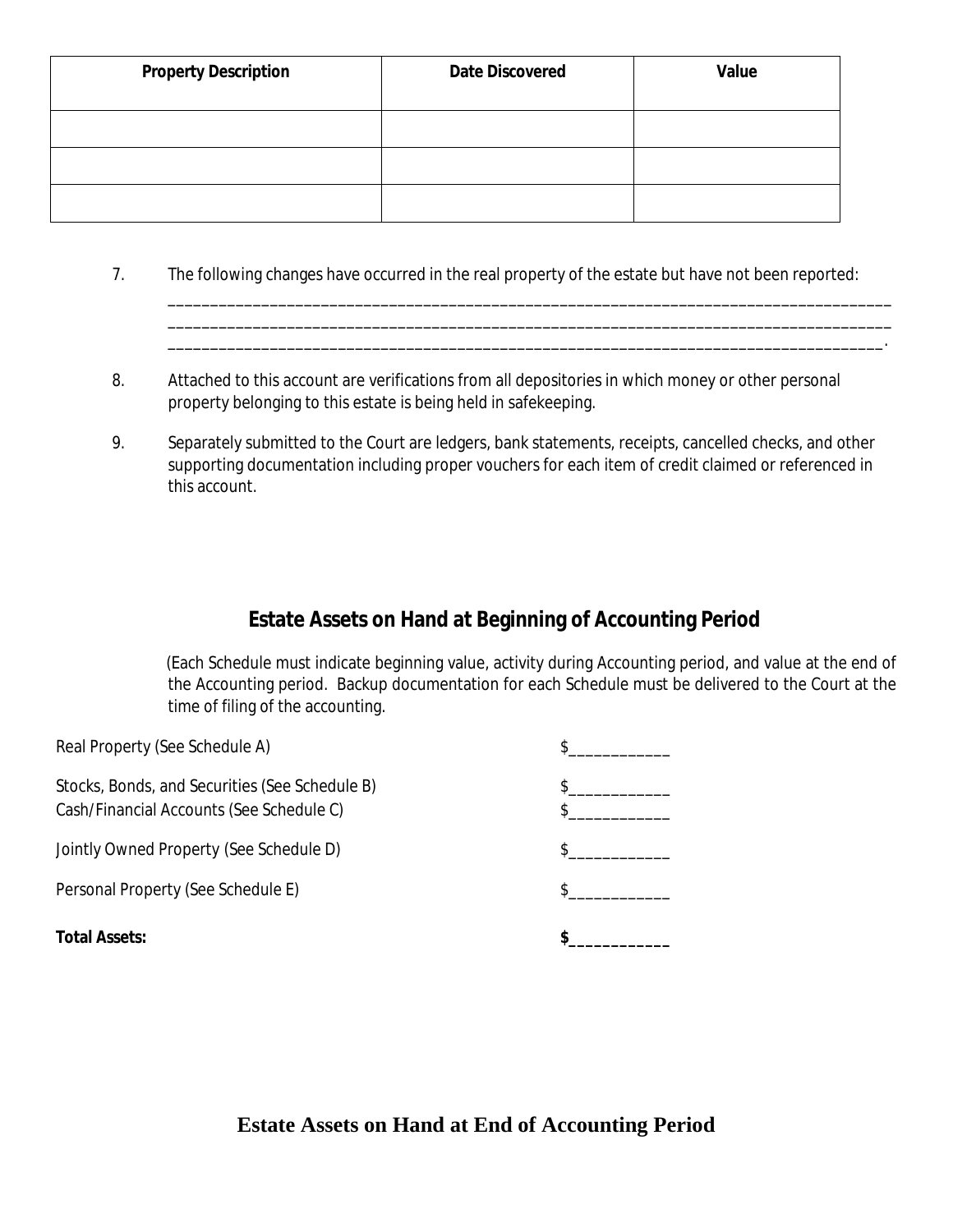| <b>Total Assets:</b>                           |  |
|------------------------------------------------|--|
| Personal Property (See Schedule E)             |  |
| Jointly Owned Property (See Schedule D)        |  |
| Cash/Financial Accounts (See Schedule C)       |  |
| Stocks, Bonds, and Securities (See Schedule B) |  |
| Real Property (See Schedule A)                 |  |

10. The following disbursements were reported in Schedule \_\_\_, but were made by Guardian from the corpus of Ward's estate and without prior court authorization under section 1156.004 of the Texas Estates Code. Guardian respectfully requests that the Court approve and ratify these payments:

| <b>Disbursement</b> | Date Expended | Amount |
|---------------------|---------------|--------|
|                     |               |        |
|                     |               |        |
|                     |               |        |

11. Guardian requests that this Court authorize reimbursement of certain disbursements made for Ward's benefit during this reporting period, but paid for by the Guardian or other person. This account indicates that there are ample funds in Ward's estate from which these payments may be reimbursed. The disbursements are as follows:

| <b>Description of</b><br><b>Disbursement</b> | Date Paid | <b>Amount Paid</b> | Name of Person Seeking Reimbursement |
|----------------------------------------------|-----------|--------------------|--------------------------------------|
|                                              |           |                    |                                      |
|                                              |           |                    |                                      |
|                                              |           |                    |                                      |

12. Guardian has previously received court authorization to make disbursements from Ward's estate to cover expenses authorized under section 1156.001 of the Texas Estates Code. Ward's income continues to be less than Ward's needs for support and maintenance. Guardian requests that the Court authorize the expenditures detailed in Schedule C-2 and, if needed, Schedule C-4 to this account from Ward's estate in the amount of \$\_\_\_\_\_\_\_\_\_\_ per month during the next accounting period from  $\frac{1}{20}$  to  $\frac{1}{20}$  to cover these expenditures.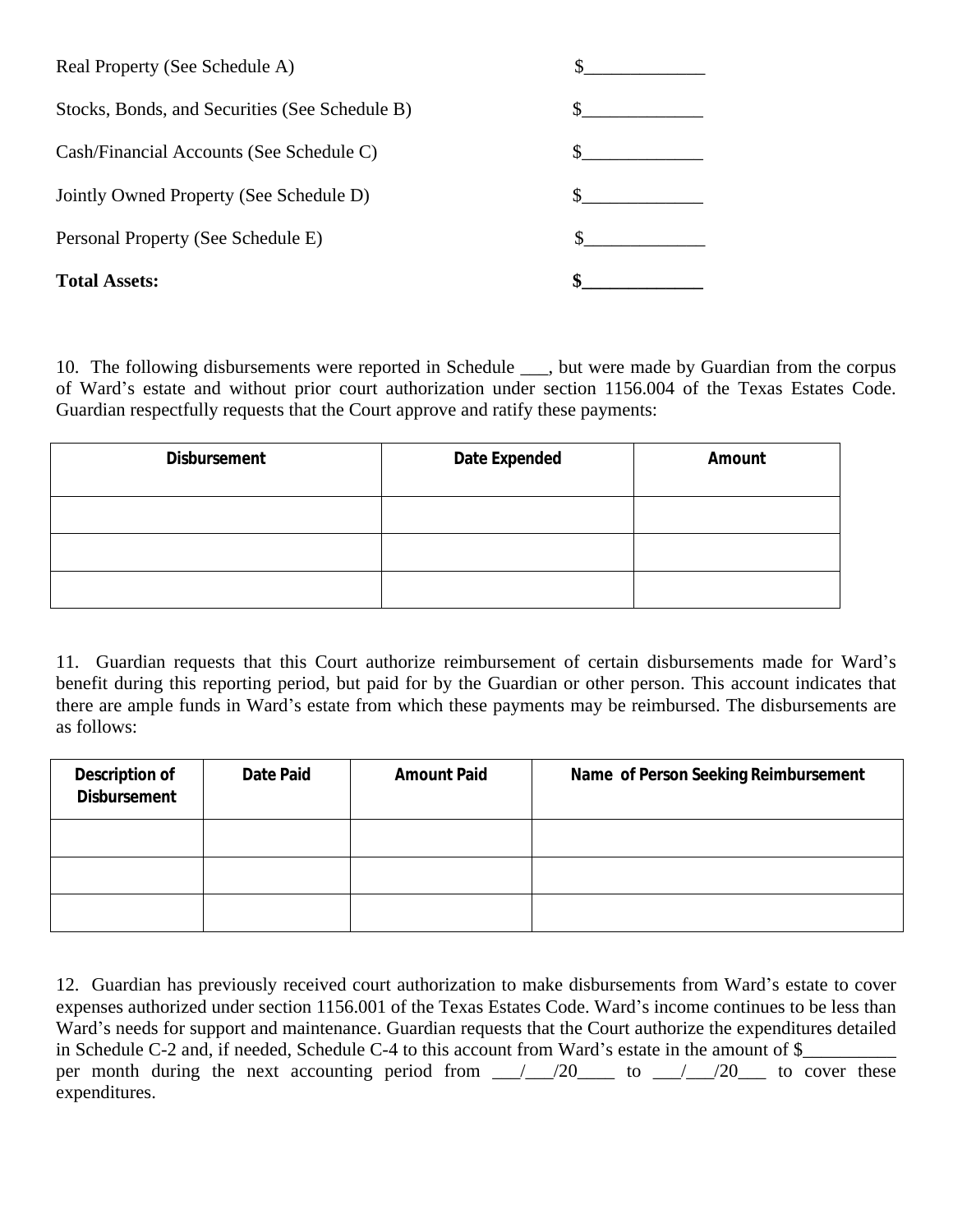13. Guardian requests, based on this account, that this Court increase/reduce his/her bond from the amount of \$\_\_\_\_\_\_\_\_\_\_\_\_ to the amount of \$\_\_\_\_\_\_\_\_\_\_, an amount that would adequately protect Ward's estate as reflected in this annual account.

14. Guardian requests that this Court authorize the payment of any approved and unpaid claims set forth in this annual account. Ample funds exist for their payment. These claims are as follows:

| <b>Description of Claim</b> | Person to receive Payment | Amount |
|-----------------------------|---------------------------|--------|
|                             |                           |        |
|                             |                           |        |
|                             |                           |        |

Respectfully submitted,

Guardian

\_\_\_\_\_\_\_\_\_\_\_\_\_\_\_\_\_\_\_\_\_\_\_\_\_\_\_\_\_\_\_\_\_\_\_\_

Email: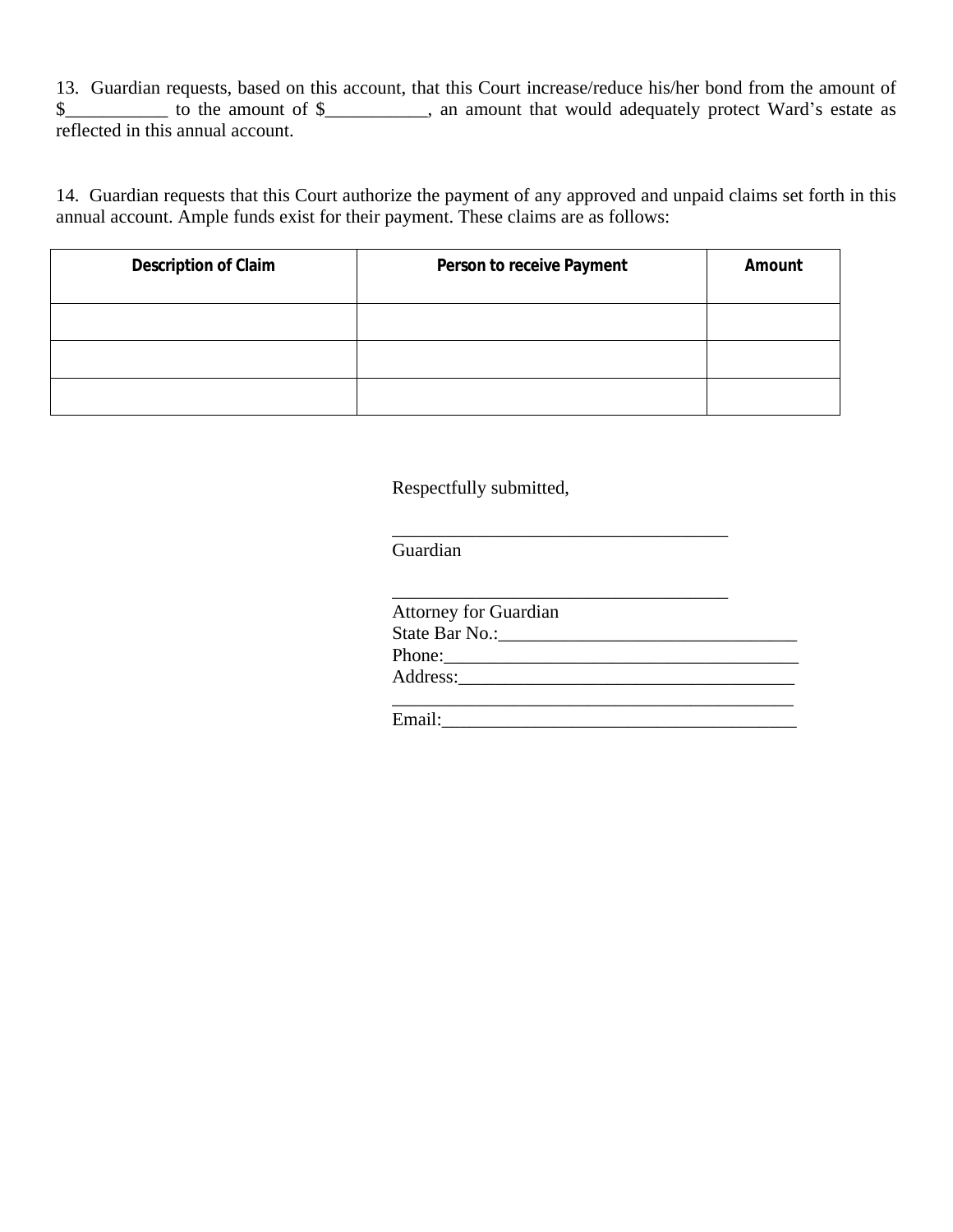### **Guardian's Affidavit**

I, \_\_\_\_\_\_\_\_\_\_\_\_\_\_\_\_\_\_\_\_\_\_\_\_\_\_\_\_\_\_\_\_\_\_, guardian of the estate of \_\_\_\_\_\_\_\_\_\_\_\_\_\_\_\_\_\_\_\_\_\_\_\_\_\_\_\_\_\_\_\_\_, an incapacitated person, appeared in person before me today and stated the following under oath:

"My name is \_\_\_\_\_\_\_\_\_\_\_\_\_\_\_\_\_\_\_\_\_\_\_\_\_\_\_\_\_\_\_\_\_\_\_\_\_\_\_\_\_. I am the guardian of the estate in the aboveentitled and -numbered cause. This annual account contains a true, correct, and complete statement of the matters to which this account related. The bond premium for the next accounting period has been paid. All tax returns for the ward during this accounting period have been filed.

"The guardian has paid all taxes owed by the ward during the accounting period of this account as follows:

| <b>Name of Agency</b> | <b>Date Paid</b> | <b>Amount Paid</b> |
|-----------------------|------------------|--------------------|
|                       |                  |                    |
|                       |                  |                    |
|                       |                  |                    |

 $\overline{\phantom{a}}$  ,  $\overline{\phantom{a}}$  ,  $\overline{\phantom{a}}$  ,  $\overline{\phantom{a}}$  ,  $\overline{\phantom{a}}$  ,  $\overline{\phantom{a}}$  ,  $\overline{\phantom{a}}$  ,  $\overline{\phantom{a}}$  ,  $\overline{\phantom{a}}$  ,  $\overline{\phantom{a}}$  ,  $\overline{\phantom{a}}$  ,  $\overline{\phantom{a}}$  ,  $\overline{\phantom{a}}$  ,  $\overline{\phantom{a}}$  ,  $\overline{\phantom{a}}$  ,  $\overline{\phantom{a}}$ Guardian's Signature

SIGNED under oath before me on  $\frac{1}{20}$ .

Notary Public, State of Texas

\_\_\_\_\_\_\_\_\_\_\_\_\_\_\_\_\_\_\_\_\_\_\_\_\_\_\_\_\_\_\_\_\_\_\_\_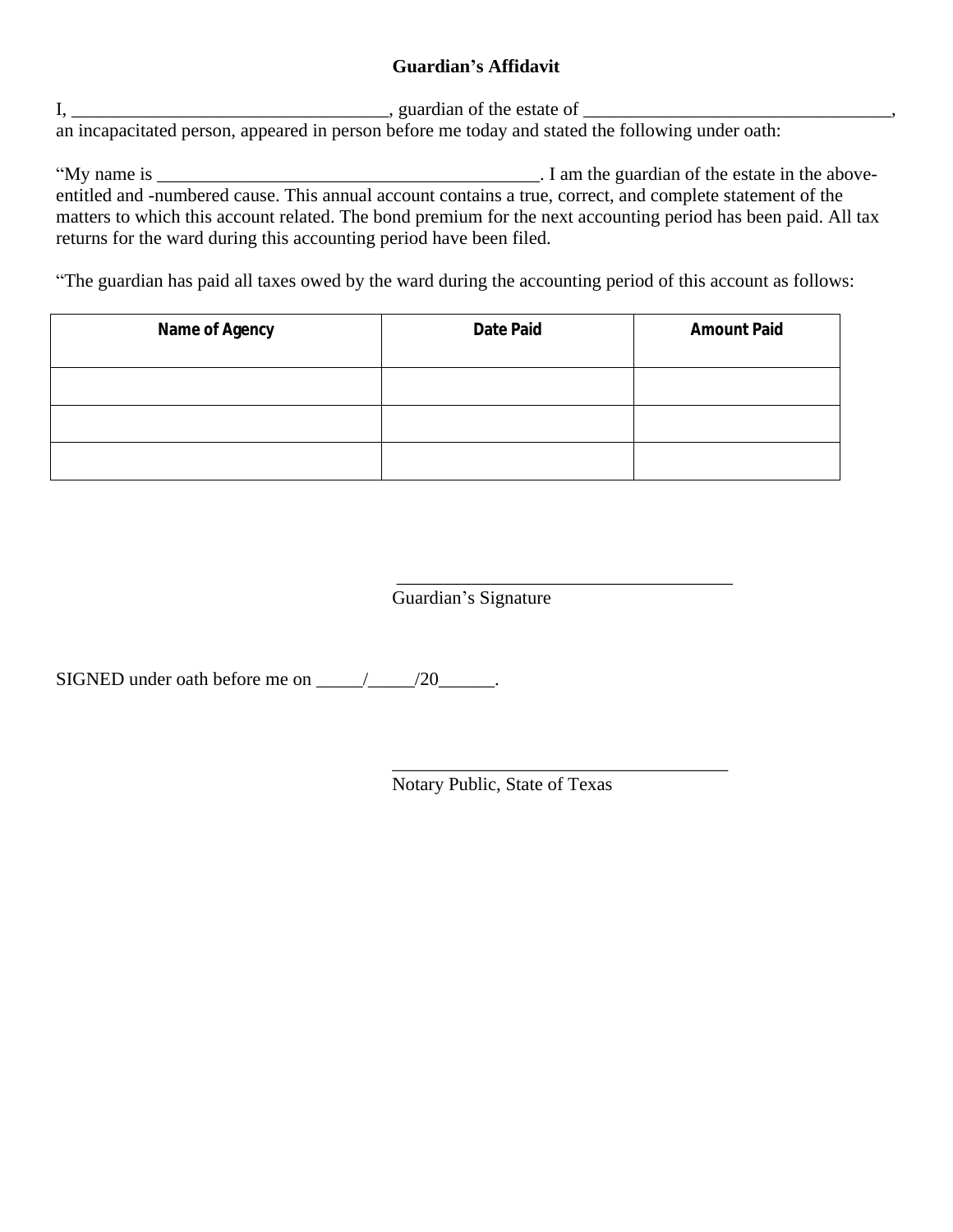### **Schedule A Real Property**

| <b>Description</b> | <b>Community</b><br>or Separate | <b>Value at</b><br><b>Beginning of</b><br><b>Accounting</b><br><b>Period</b> | Value at End of<br><b>Accounting</b><br><b>Period</b> |
|--------------------|---------------------------------|------------------------------------------------------------------------------|-------------------------------------------------------|
| <b>Property</b> #1 |                                 |                                                                              |                                                       |
| <b>Property #2</b> |                                 |                                                                              |                                                       |
| <b>Property #3</b> |                                 |                                                                              |                                                       |
| <b>Total</b>       |                                 |                                                                              |                                                       |

### **Schedule B Stocks, Bonds, and Securities (Specify Institution/Last 4 Digits of Account, and Type of Account)**

| <b>Description</b>               | <b>Community</b><br>or Separate | <b>Value at</b><br><b>Beginning of</b><br><b>Accounting</b><br><b>Period</b> | Value at End of<br><b>Accounting</b><br><b>Period</b> |
|----------------------------------|---------------------------------|------------------------------------------------------------------------------|-------------------------------------------------------|
| $\textsf{Asset}\#1$              |                                 |                                                                              |                                                       |
| $\textsf{Asset}\,{\textit{\#2}}$ |                                 |                                                                              |                                                       |
| Asset #3                         |                                 |                                                                              |                                                       |
| Total                            |                                 |                                                                              |                                                       |

### **Schedule C Cash/Financial Accounts (Specify Institution/Last 4 Digits of Account, and Type of Account)**

| <b>Description</b>       | <b>Community</b><br>or Separate | <b>Value at</b><br><b>Beginning of</b><br><b>Accounting</b><br><b>Period</b> | Value at End of<br><b>Accounting</b><br><b>Period</b> |
|--------------------------|---------------------------------|------------------------------------------------------------------------------|-------------------------------------------------------|
| $ {\text{Account }}\#1 $ |                                 |                                                                              |                                                       |
| $ {\text{Account H2}} $  |                                 |                                                                              |                                                       |
| $ {\text{Account }}\#3 $ |                                 |                                                                              |                                                       |
| Total                    |                                 |                                                                              |                                                       |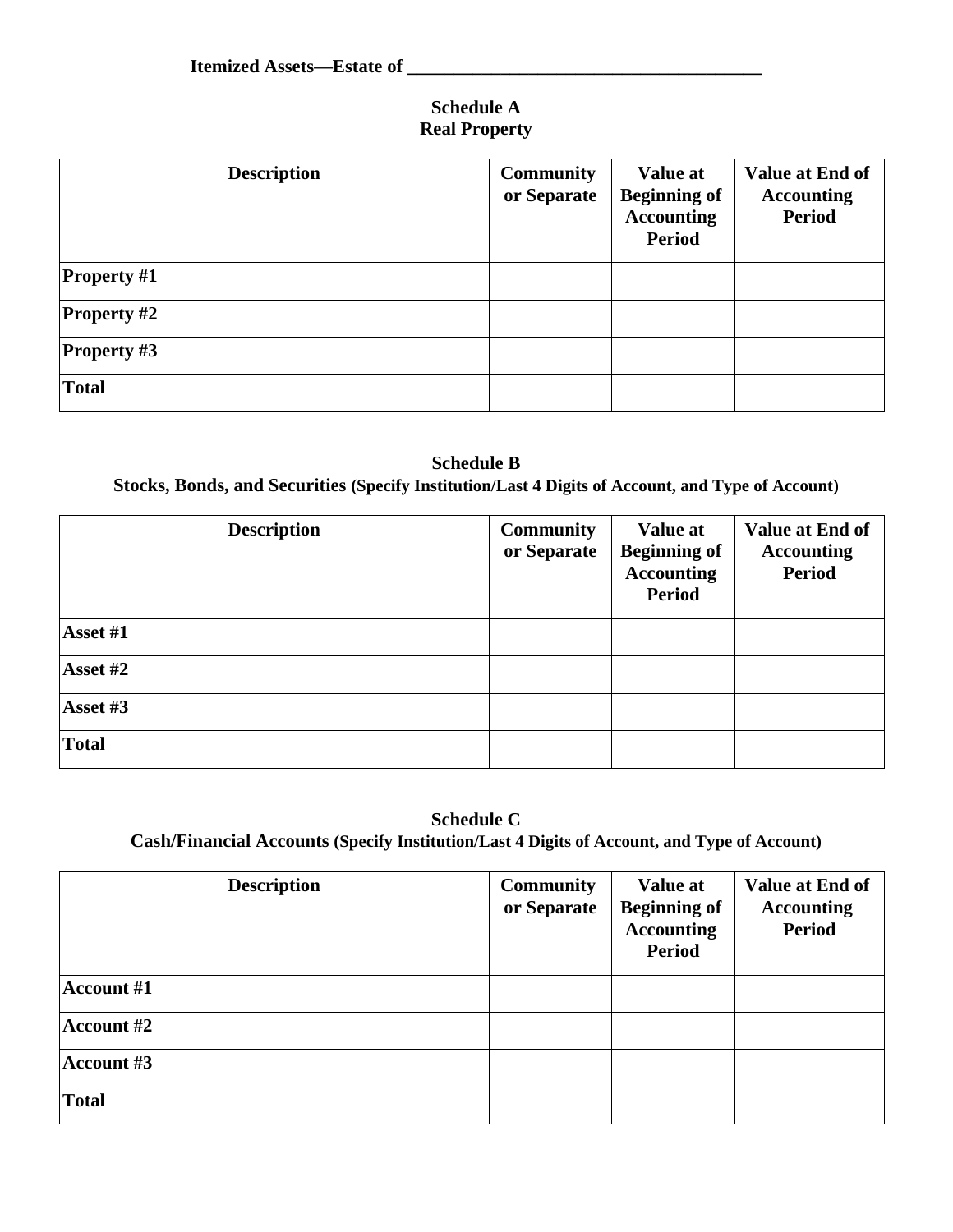#### **Account #1**

### **Schedule C-1**

#### **Receipts**

## **(Income from governmental benefits managed by a designated payee not to be included)**

| <b>Source of Income</b> | <b>Date Received</b> | <b>Amount Received</b> |
|-------------------------|----------------------|------------------------|
|                         |                      |                        |
|                         |                      |                        |
|                         |                      |                        |
| Total Income            |                      |                        |

#### **Disbursements**

#### **Schedule C-2**

### **(Reference Orders Approving Allowance/Payment of Expenses)**

| <b>Description</b>                                       | Court<br>Order<br>Date | <b>Check #/Method</b><br>of Payment | Date<br>Paid | Amount |
|----------------------------------------------------------|------------------------|-------------------------------------|--------------|--------|
| 1. Housing/Care Facility                                 |                        |                                     |              |        |
| 2. Medical Care                                          |                        |                                     |              |        |
| 3. Caretaker Services                                    |                        |                                     |              |        |
| <b>Court Costs</b><br>4.                                 |                        |                                     |              |        |
| 5. Attorney's Fees                                       |                        |                                     |              |        |
| 6. Other (Continue enumeration of<br>expense categories) |                        |                                     |              |        |
| <b>Total Disbursements</b>                               |                        |                                     |              |        |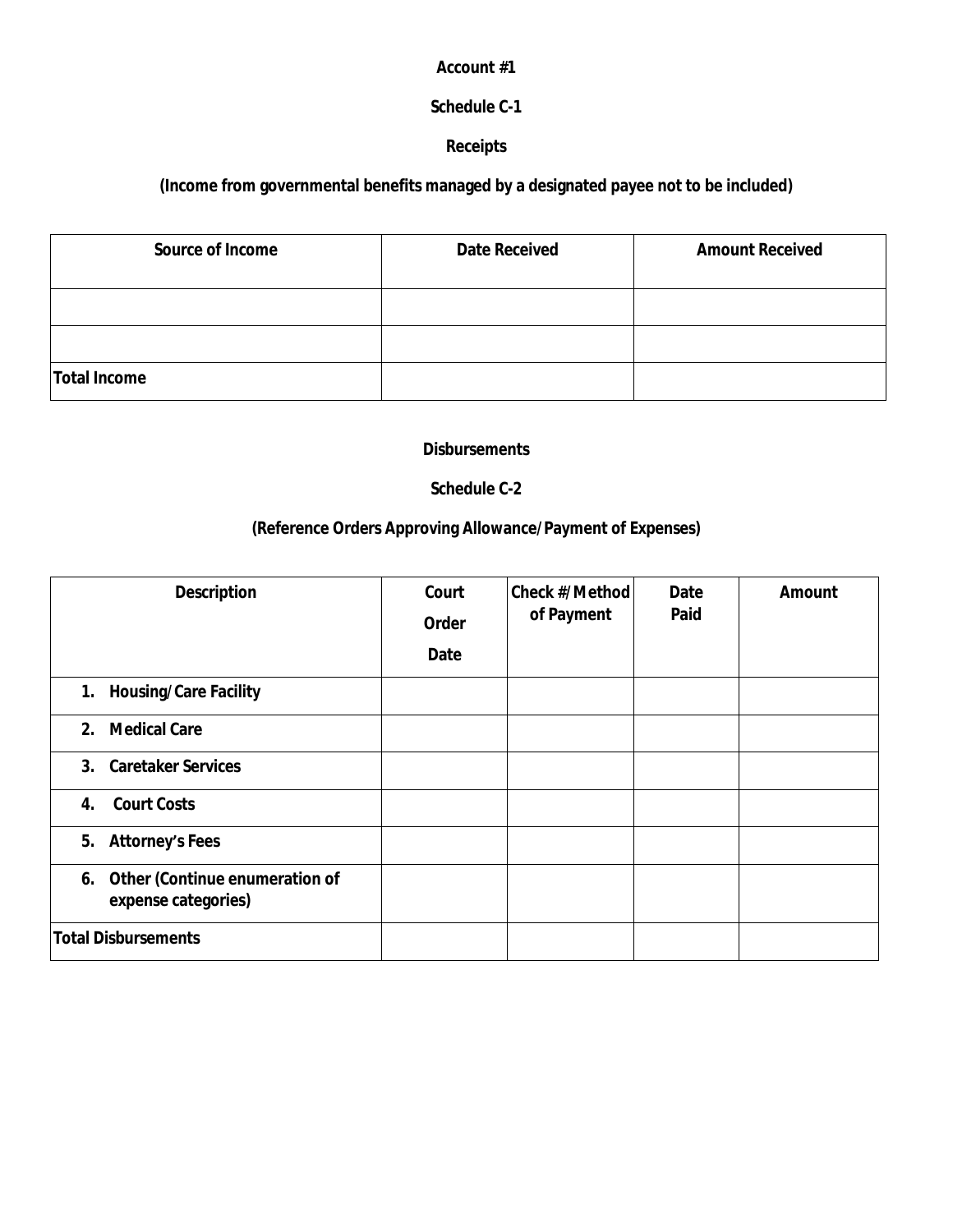#### **Account #2**

#### **Schedule C-3**

#### **Receipts**

### **(Income from governmental benefits managed by a designated payee not to be included)**

| <b>Source of Income</b> | <b>Date Received</b> | <b>Amount Received</b> |
|-------------------------|----------------------|------------------------|
|                         |                      |                        |
|                         |                      |                        |
| Total Income            |                      |                        |

#### **Disbursements**

#### **Schedule C-4**

### **(Reference Orders Approving Allowance/Payment of Expenses)**

| <b>Description</b>                                       | Court<br>Order<br>Date | <b>Check #/Method</b><br>of Payment | Date<br>Paid | Amount |
|----------------------------------------------------------|------------------------|-------------------------------------|--------------|--------|
| 1. Housing/Care Facility                                 |                        |                                     |              |        |
| 2. Medical Care                                          |                        |                                     |              |        |
| 3. Caretaker Services                                    |                        |                                     |              |        |
| <b>Court Costs</b><br>4.                                 |                        |                                     |              |        |
| 5. Attorney's Fees                                       |                        |                                     |              |        |
| 6. Other (Continue enumeration of<br>expense categories) |                        |                                     |              |        |
| <b>Total Disbursements</b>                               |                        |                                     |              |        |